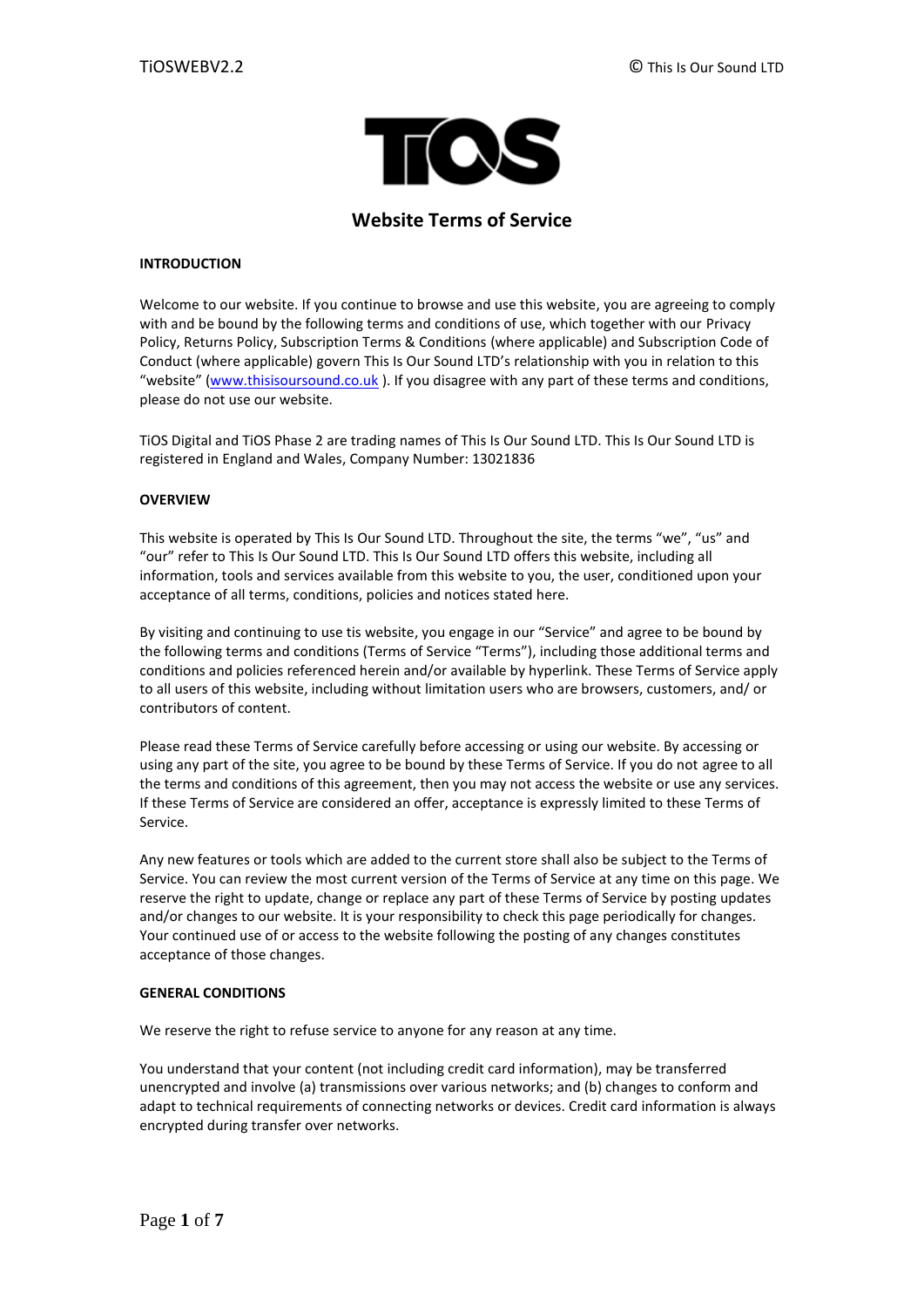You agree not to reproduce, duplicate, copy, sell, resell or exploit any portion of the Service, use of the Service, or access to the Service or any contact on the website through which the service is provided, without express written permission by us.

You must not share, or cause to be shared, any content made available to you as part of our Service.

You must not, under any circumstances, allow access to any electronic storage system made available to you, by our Service.

The headings used in this agreement are included for convenience only and will not limit or otherwise affect these Terms.

## **ACCURACY, COMPLETENESS AND TIMELINESS OF INFORMATION**

We are not responsible if information made available on this site is not accurate, complete or current. The material on this site is provided for general information only and should not be relied upon or used as the sole basis for making decisions without consulting primary, more accurate, more complete timelier sources of information. Any reliance on the material on this site is at your own risk.

This site may contain certain historical information. Historical information, necessarily, is not current and is provided for your reference only. We reserve the right to modify the contents of this site at any time, but we have no obligation to update any information on our site. You agree that it is your responsibility to monitor changes to our site.

#### **ONLINE STORE TERMS**

By agreeing to these Terms of Service, you represent that you are at least the age of majority in your territory of residence, or that you are the age of majority in your territory of residence and you have given us your consent to allow any of your minor dependents to use this site.

You may not use our products for any illegal or unauthorized purpose nor may you, in the use of the Service, violate any laws in your jurisdiction (including but not limited to copyright laws).

You must not transmit any worms or viruses or any code of a destructive nature.

A breach or violation of any of the Terms could result in an immediate termination of your Services.

#### **MODIFICATIONS TO THE SERVICE AND PRICES**

Prices for our products and services are subject to change without notice.

We reserve the right at any time to modify or discontinue the Service (or any part or content thereof) without notice at any time.

We shall not be liable to you or to any third-party for any modification, price change, suspension or discontinuance of the Service.

#### **PRODUCTS OR SERVICES (if applicable)**

Certain products or services may be available exclusively online through the website. These products or services may have limited quantities and are subject to return or exchange only in accordance with our Returns Policy.

We reserve the right, but are not obligated, to limit the sales of our products or Services to any person, geographic region or jurisdiction. We may exercise this right on a case-by-case basis. We reserve the right to limit the quantities of any products or services that we offer. All descriptions of products or product pricing are subject to change at any time without notice, at the sole discretion of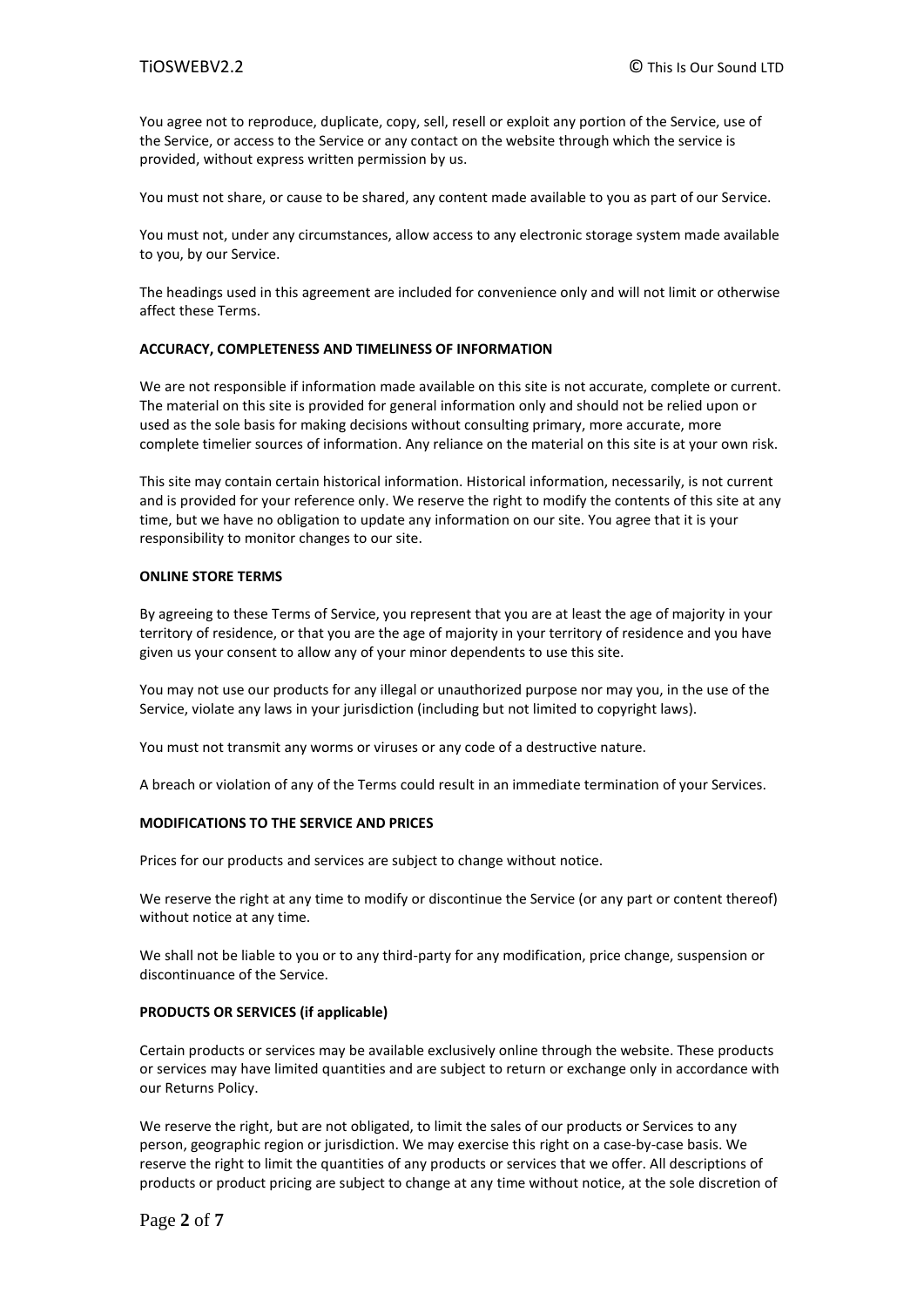us. We reserve the right to discontinue any product at any time. Any offer for any product or service made on this site is void where prohibited.

We do not warrant that the quality of any products, services, information, or other material purchased or obtained by you will meet your expectations, or that any errors in the Service will be corrected.

We do maintain further, full and specific Subscription Pack Terms and Conditions which relate directly to our subscription services. By purchasing a Subscription Pack you agree to be bound by the terms and condition stated therein.

#### **EVENT TICKETS**

Before purchasing event tickets you must read the TiOS Events Tickets Tc&Cs. You can review the most current version of the TiOS Events Tickets Tc&Cs using the link shown on all site pages at [www.thisisoursound.co.uk.](http://www.thisisoursound.co.uk/)

#### **QUALITY OF THE DIGITAL CONTENT**

When we supply digital content as part of a product, we will use all reasonable efforts to ensure that it is free from technical defects and of satisfactory quality.

We do not promise that any digital content is compatible with any third party software or equipment, or fit for any use beyond personal listening.

## **ACCURACY OF BILLING AND ACCOUNT INFORMATION**

We reserve the right to refuse any order you place with us. We may, in our sole discretion, limit or cancel quantities purchased per person, per household or per order. These restrictions may include orders placed by or under the same customer account, the same credit card, and/or orders that use the same billing and/or shipping address. In the event that we make a change to or cancel an order, we may attempt to notify you by contacting the e-mail and/or billing address/phone number provided at the time the order was made. We reserve the right to limit or prohibit orders that, in our sole judgment, appear to be placed by dealers, resellers or distributors.

You agree to provide current, complete and accurate purchase and account information for all purchases made at our store.

For more detail how we collect and use your information, please review our Privacy Policy.

#### **GIFT CARDS**

Gift Cards purchased from this website are issued in digital format (via email).

TiOS Store Gift Cards can be exchanged for Store products, online a[t www.thisisoursound.co.uk/our](http://www.thisisoursound.co.uk/our-store)[store](http://www.thisisoursound.co.uk/our-store) only.

Gift Cards may NOT be used to purchase any other product or service which is not featured on our Store pages, including any of our subscription services.

The balance on the Gift Card may be used for full or part payment of the GB pounds sterling cost of TiOS Store products.

No change will be given but any unused balance will remain on the Gift Card and may be applied to future purchases.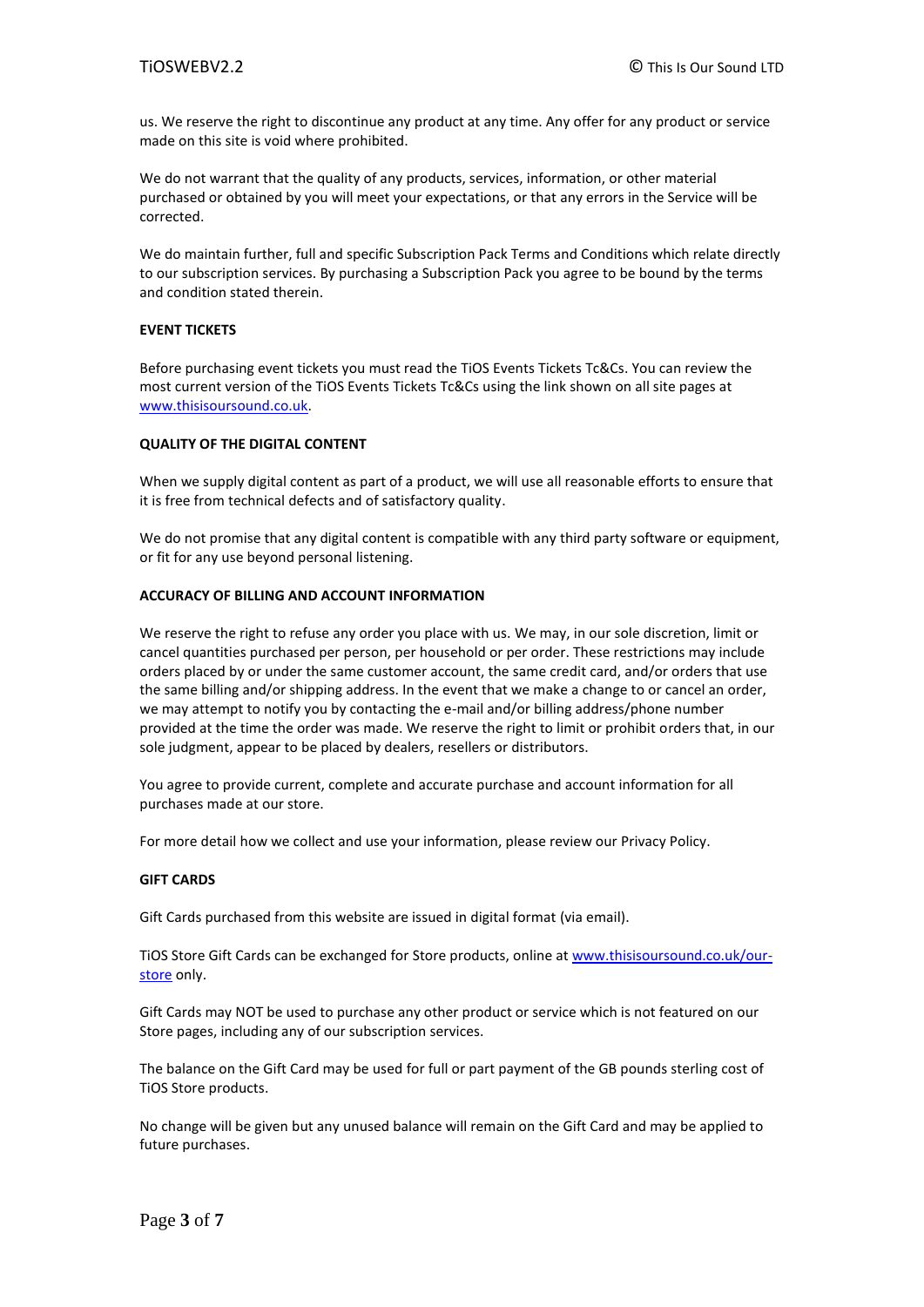Gift Cards can be used towards the purchase of goods at a higher price than its face value upon payment of the difference.

The Gift Card cannot be exchanged or redeemed in whole or part for cash, and has no fixed expiry date or service fees.

Some promotional offers may not apply to Gift Card purchases.

No VAT is charged when buying the Gift Card, but purchases paid for using the Gift Card may be subject to VAT.

You must print or electronically back up the gift card. We will not accept any liability for any lost, Gift Cards or for any remaining balance on the Gift Card.

If you have made an Online payment with a Gift Card in whole or part and any item paid for using the Gift Card is accepted for return the amount owing will be refunded.

For general information about returns and exchanges please refer to our Returns Policy.

We may withdraw or cancel the Gift Card if we suspect that the Gift Card details may have been stolen or fraudulently used. Further action may also be taken. If you suspect that the Gift Card details have been lost or stolen by someone who does not have authority to use it, you must let us know immediately by emailing [tios@ravemail.com](mailto:tios@ravemail.com)

#### **USER LOG IN DETAILS**

If you register for an account with our website, you will be asked to choose a user ID and password.

Your user ID must not be liable to mislead; you must not use your account or user ID for or in connection with the impersonation of any person.

You must keep your password confidential and not allow any other person to use your account to access the website.

You must inform us in writing as soon as possible if the security of your account or your login details has been compromised in any way.

#### **OPTIONAL TOOLS**

We may provide you with access to third-party tools over which we neither monitor nor have any control nor input.

You acknowledge and agree that we provide access to such tools "as is" and "as available" without any warranties, representations or conditions of any kind and without any endorsement. We shall have no liability whatsoever arising from or relating to your use of optional third-party tools.

Any use by you of optional tools offered through the site is entirely at your own risk and discretion and you should ensure that you are familiar with and approve of the terms on which tools are provided by the relevant third-party provider(s).

We may also, in the future, offer new services and/or features through the website (including, the release of new tools and resources). Such new features and/or services shall also be subject to these Terms of Service.

#### **THIRD-PARTY LINKS**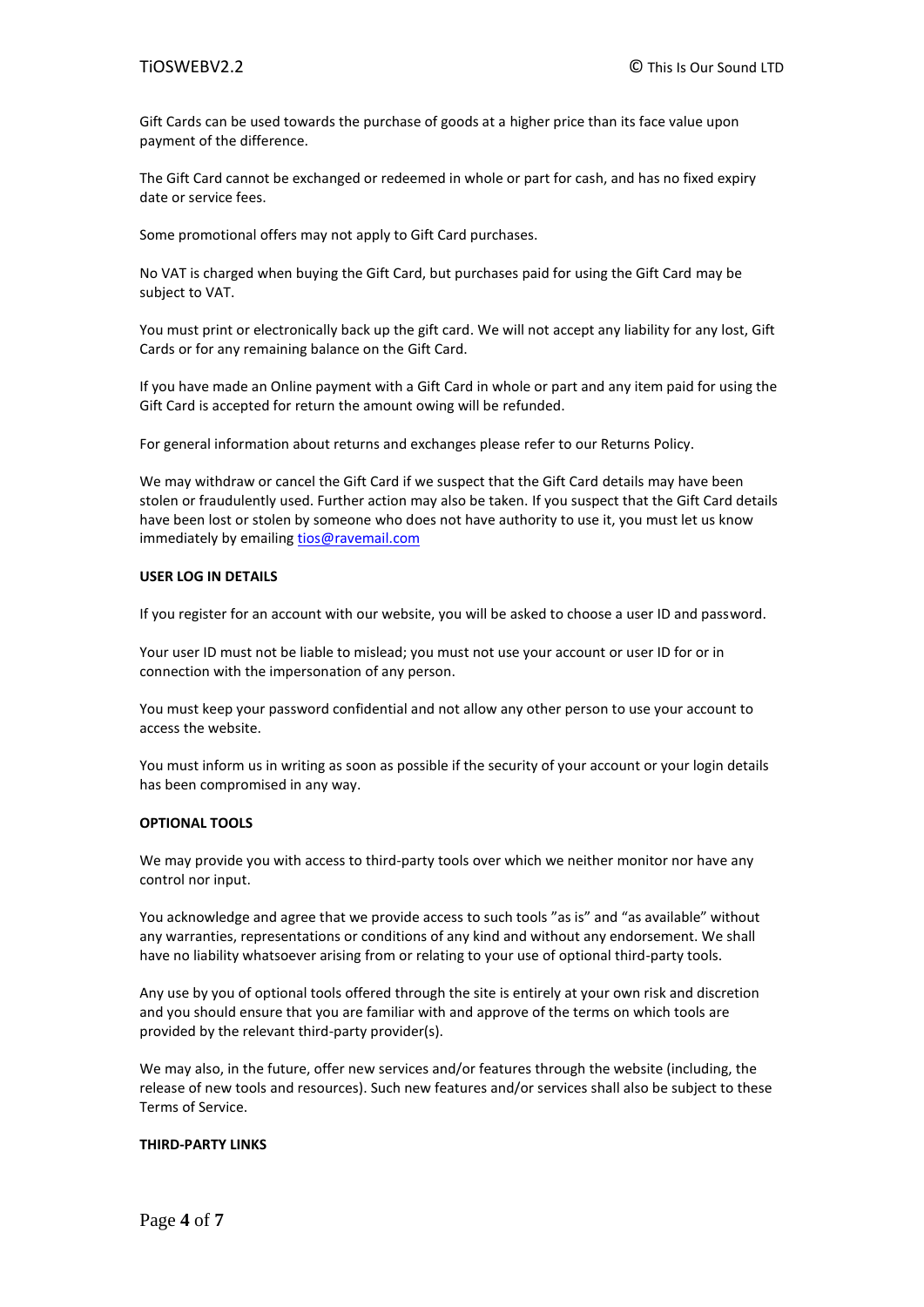Certain content, products and services available via our Service may include materials from thirdparties.

Third-party links on this site may direct you to third-party websites that are not affiliated with us. We are not responsible for examining or evaluating the content or accuracy and we do not warrant and will not have any liability or responsibility for any third-party materials or websites, or for any other materials, products, or services of third-parties.

We are not liable for any harm or damages related to the purchase or use of goods, services, resources, content, or any other transactions made in connection with any third-party websites. Please review carefully the third-party's policies and practices and make sure you understand them before you engage in any transaction. Complaints, claims, concerns, or questions regarding thirdparty products should be directed to the third-party.

#### **USER COMMENTS AND FEEDBACK**

We are and shall be under no obligation;

- (1) to maintain any comments in confidence;
- (2) to pay compensation for any comments; or
- (3) to respond to any comments.

We may, but have no obligation to, monitor, edit or remove content that we determine in our sole discretion are unlawful, offensive, threatening, libellous, defamatory, pornographic, obscene or otherwise objectionable or violates any party's intellectual property or these Terms of Service.

You agree that your comments will not violate any right of any third-party, including copyright, trademark, privacy, personality or other personal or proprietary right. You further agree that your comments will not contain libellous or otherwise unlawful, abusive or obscene material, or contain any computer virus or other malware that could in any way affect the operation of the Service or any related website. You may not use a false e-mail address or other identification, pretend to be someone other than yourself, or otherwise mislead us or third-parties as to the origin of any comments. You are solely responsible for any comments you make and their accuracy. We take no responsibility and assume no liability for any comments posted by you or any third-party.

#### **PERSONAL INFORMATION**

Your submission of personal information through our website is governed by our Privacy Policy.

# **PROHIBITED USES**

In addition to other prohibitions as set forth in the Terms of Service, you are prohibited from using the site or its content:

(a) for any unlawful purpose;

(b) to solicit others to perform or participate in any unlawful acts;

(c) to violate any regulations, rules or laws;

(d) to infringe upon or violate our intellectual property rights or the intellectual property rights of others;

(e) to harass, abuse, insult, harm, defame, slander, disparage, intimidate, or discriminate based on gender, sexual orientation, religion, ethnicity, race, age, national origin, or disability; (f) to submit false or misleading information;

(g) to upload or transmit viruses or any other type of malicious code that will or may be used in any way that will affect the functionality or operation of the Service or of any related website, other websites, or the Internet;

(h) to collect or track the personal information of others;

(i) to spam, phish, pharm, pretext, spider, crawl, or scrape;

(j) for any obscene or immoral purpose; or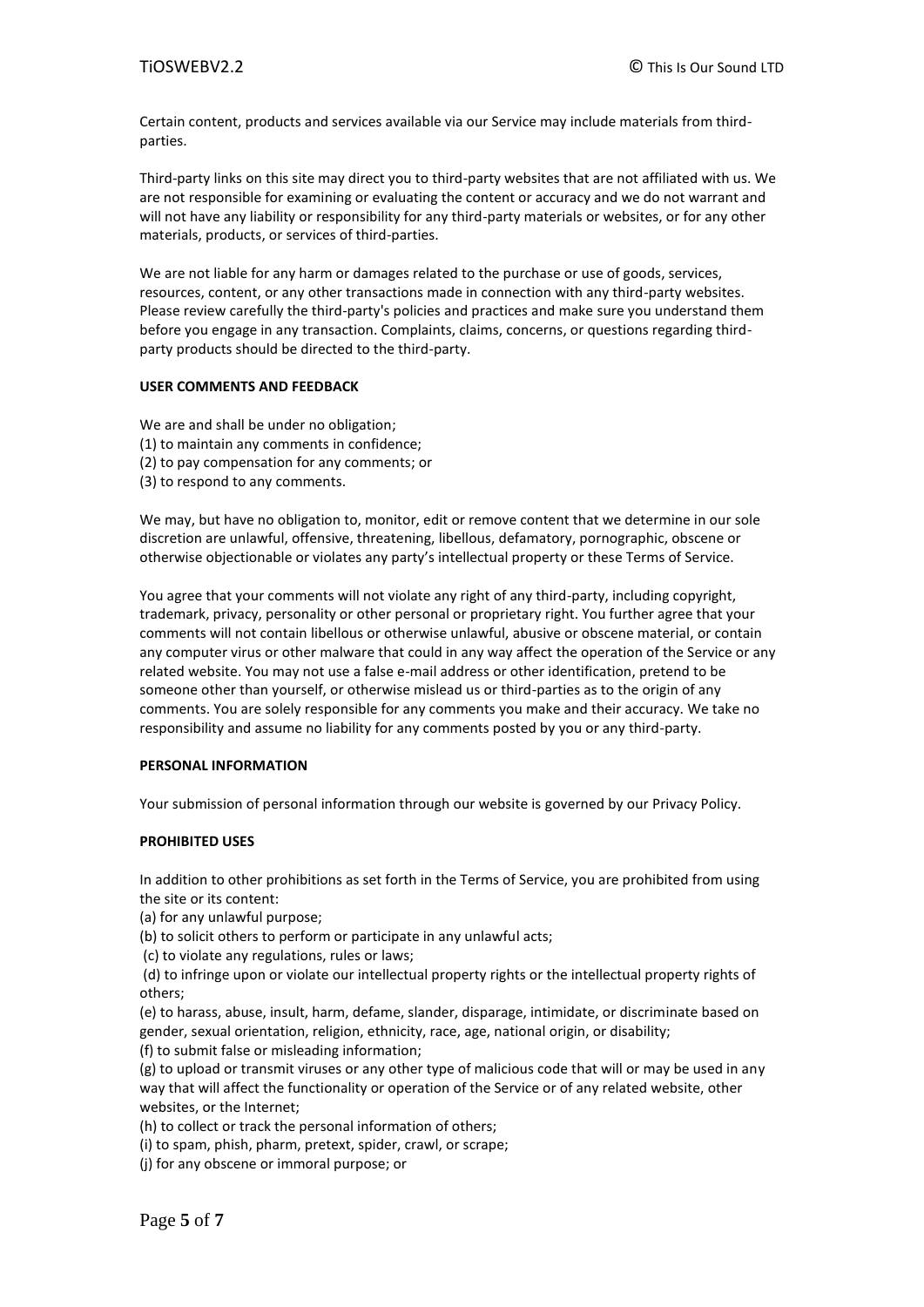(k) to interfere with or circumvent the security features of the Service or any related website, other websites, or the Internet. We reserve the right to terminate your use of the Service or any related website for violating any of the prohibited uses.

#### **DISCLAIMER OF WARRANTIES; LIMITATION OF LIABILITY**

We do not guarantee, represent or warrant that your use of our service will be uninterrupted, timely, secure or error-free.

We do not warrant that the results that may be obtained from the use of the service will be accurate or reliable.

You agree that from time to time we may remove the service for indefinite periods of time or cancel the service at any time, without notice to you.

You expressly agree that your use of, or inability to use, the service is at your sole risk. The service and all products and services delivered to you through the service are (except as expressly stated by us) provided 'as is' and 'as available' for your use, without any representation, warranties or conditions of any kind, either express or implied, including all implied warranties or conditions of merchantability, merchantable quality, fitness for a particular purpose, durability, title, and non-infringement.

In no case shall This Is Our Sound LTD, our directors, officers, employees, affiliates, agents, contractors, suppliers, service providers or licensors be liable for any injury, loss, claim, or any direct, indirect, incidental, punitive, special, or consequential damages of any kind, including, without limitation lost profits, lost revenue, lost savings, loss of data, replacement costs, or any similar damages, whether based in contract, tort (including negligence), strict liability or otherwise, arising from your use of any of the service or any products procured using the service, or for any other claim related in any way to your use of the service or any product, including, but not limited to, any errors or omissions in any content, or any loss or damage of any kind incurred as a result of the use of the service or any content (or product) posted, transmitted, or otherwise made available via the service, even if advised of their possibility. In such jurisdictions where the exclusion or the limitation of liability for consequential or incidental damages is prohibited by law, our liability shall be limited to the maximum extent permitted by law.

#### **INDEMNIFICATION**

You agree to indemnify, defend and hold harmless This Is Our Sound LTD and our, affiliates, partners, officers, directors, agents, contractors, licensors, service providers, subcontractors, suppliers, and employees, harmless from any claim or demand, including reasonable legal fees, made by any thirdparty due to or arising out of your breach of these Terms of Service or the documents they incorporate by reference, or your violation of any law or the rights of a third-party.

#### **SEVERABILITY**

In the event that any provision of these Terms of Service is determined to be unlawful, void or unenforceable, such provision shall nonetheless be enforceable to the fullest extent permitted by applicable law, and the unenforceable portion shall be deemed to be severed from these Terms of Service, such determination shall not affect the validity and enforceability of any other remaining provisions.

#### **TERMINATION**

The obligations and liabilities of the parties incurred prior to the termination date shall survive the termination of this agreement for all purposes.

These Terms of Service are effective unless and until terminated by us.